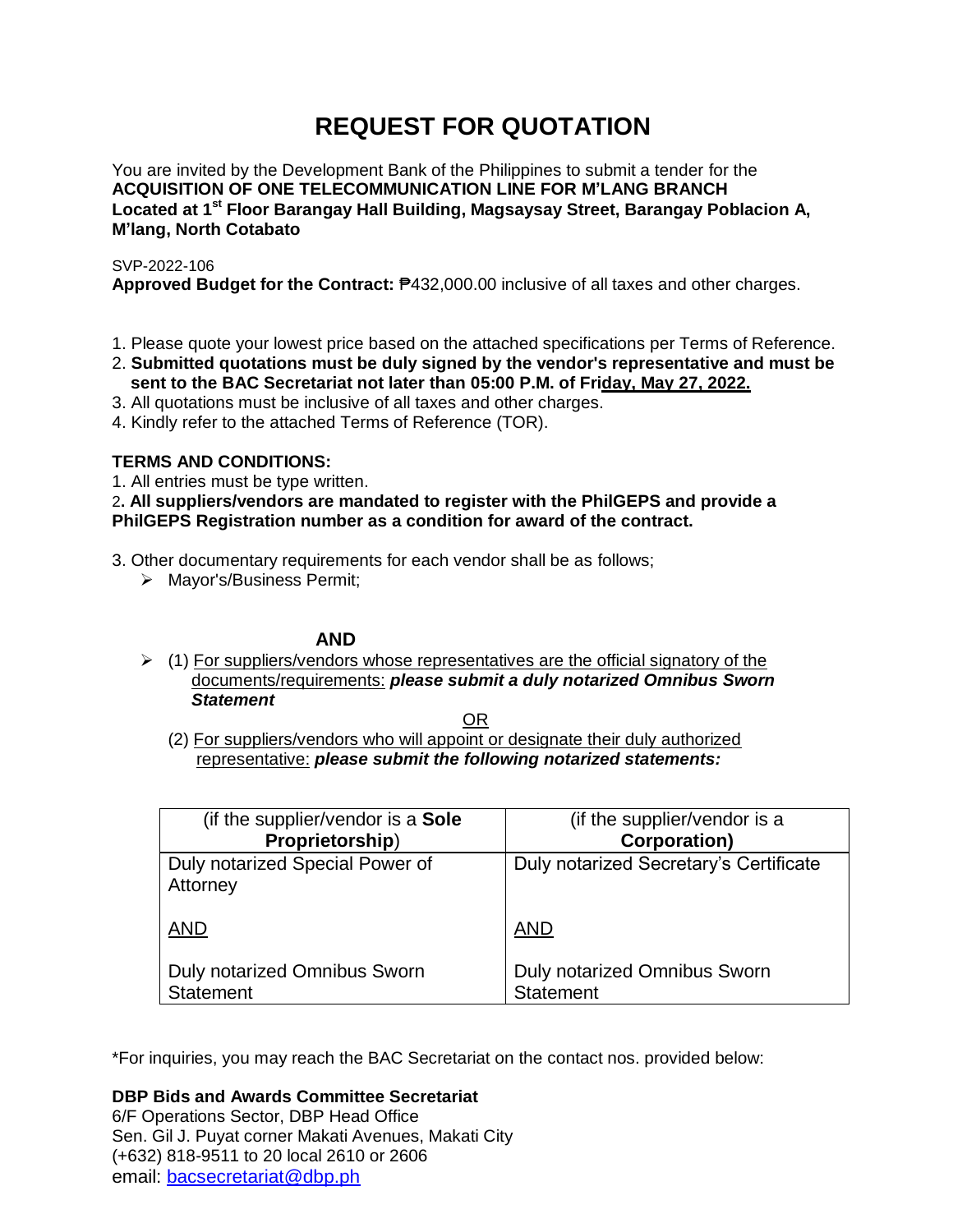**Annex A** 

# ACQUISITION OF NEW, ADDITIONAL AND/OR REPLACEMENT TELECOMMUNICATION LINE/CONNECTIVITY SERVICE FOR THE DEVELOPMENT BANK OF THE PHILIPPINES (DBP)-**M'LANG BRANCH LITE UNIT...**

#### APPROVED BUDGET FOR THE CONTRACT: Php 432,000 -

#### **TECHNICAL SPECIFICATIONS**

## A. BACKGROUND

The telecommunication connectivity service (line) is for the connection of DBP online systems, services and facilities in any of the following DBP remote sites:

- A.1. Branch Office, including:
	- A.1.a. Lending Center
	- A.1.b. Cash Center
	- A.1.c. Branch-Lite Unit
- A.2. Automated Teller Machine (ATM)

#### **B. OBJECTIVE**

To acquire stable, reliable and secure telecommunication connectivity/line service to link DBP remote sites to the Head Office from an authorized and qualified telecommunication service provider (Telco).

#### **C. COVERAGE OF THE CONTRACT**

The contract will be for a one (1) year period starting from date of acceptance of service with the option for automatic renewal.

#### D. MINIMUM SPECIFICATIONS

- D.1. Connectivity/Line Service Availability
	- > The minimum availability of service is 99.6%.
- D.2. Connectivity/Line Specifications
- D.2.a. Branch Office ☑
	- D.2.a.i. Wired MPLS/VPN, Radio Last Mile with minimum of 2 Mbps bandwidth
	- D.2.a.ii. Inclusive network equipment, such as router and or router/modem, must not be on End-of-Life/End-of-Support status within the contract period
	- D.2.a.iii. Router must support GRE/mGRE tunneling and IP Security (ex. dynamic VPN) and SNMP
	- D.2.a.iv. DBP shall have the full access of the router
	- D.2.a.v. Provide near real time and historical link monitoring

#### D.2.b. ATM - Wired

- D.2.b.i. VPN connection at least 128 Kbps via MPLS
- D.2.b.ii. Inclusive network equipment, such as router and or router/modem, must not be on End-of-Life/End-of-Support status within the contract period
- D.2.b.iii. Support GRE tunneling and SNMP
- D.2.b.iv. Provide near real time and historical link monitoring

Page 1 of  $\overline{\bigotimes}$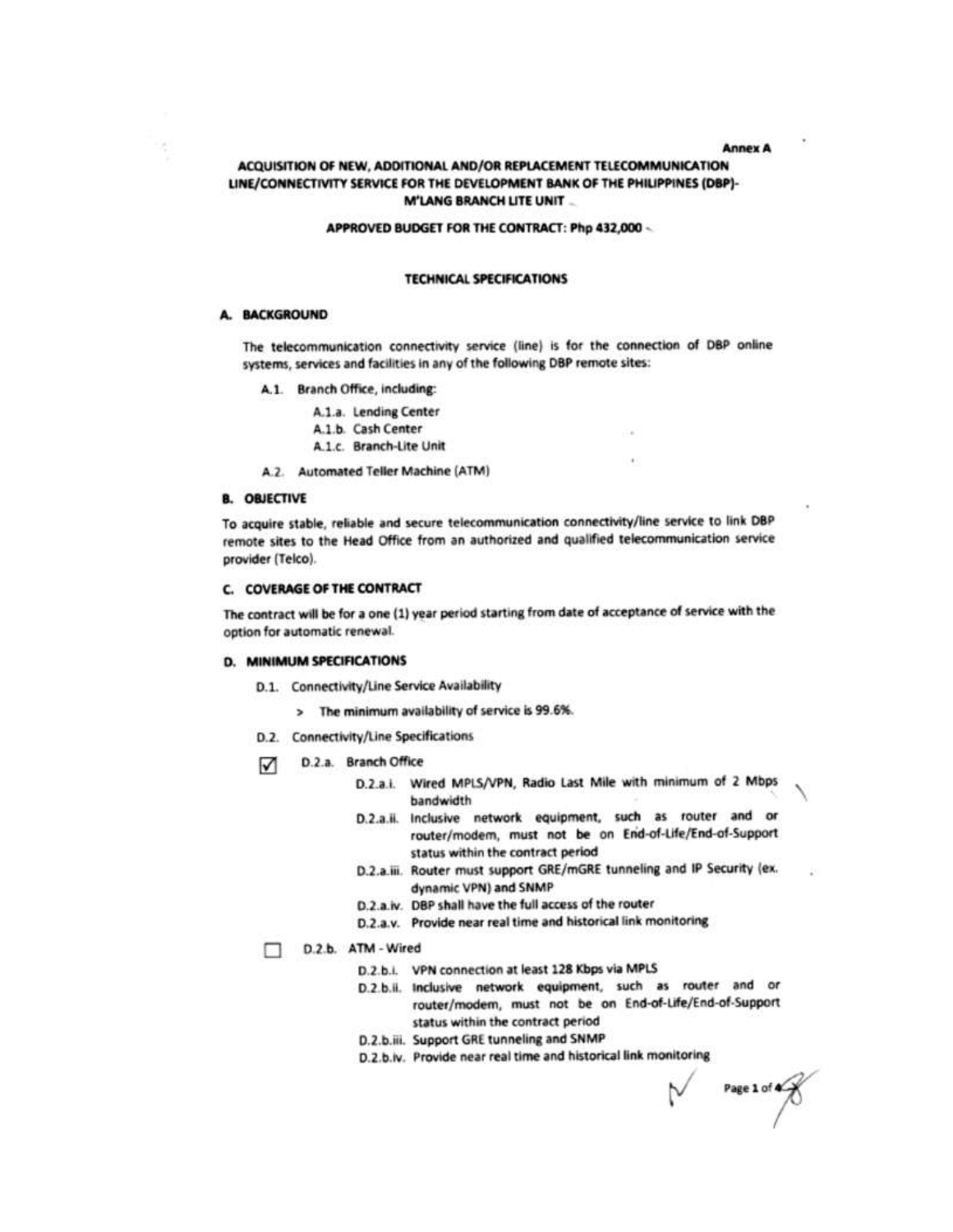ACQUISITION OF NEW, ADDITIONAL AND JOR REPLACEMENT OF TELECTMMUNICATION LINE/ CONNECTIVITY SERVICE FOR THE DEVELOPMENT BANK OF THE PHILIPPINES (DBP).

- D.2.c. ATM Wireless
	- D.2.c.i. Provide data transmission function by public GPRS/ GSM network or higher
	- D.2.a.vi. Inclusive network equipment, such as router and or router/modem, must not be on End-of-Life/End-of-Support status within the contract period
	- D.2.c.ii. Support GRE Tunneling and SNMP
	- D.2.c.iii. Provide GUI access for local and remote management
	- D.2.c.iv. Operate at -30"+75"C temperature
		- D.2.c.v. Has LED status indication
		- D.2.c.vi. Support RJ45 console port
		- D.2.c.vii. Include: 1 power cord, 2 antennas, 1 console cable, 1 set documentation
		- D.2.c.viii. Provide near real time and historical link monitoring.
		- D.2.c.ix. Meet the average latency requirement of not greater than 200ms measured using the Ping utility or any similar mobile applications
		- D.2.c.x. Meet signal requirement of not less than 2 bars measured using mobile or similar devices capable of said measurement
		- D.2.c.xi. DBP shall have full access to the Modem/Router
- D.3. Support Services and Incident Management
	- D.3.a. The Telco shall provide 24 x 7 onsite, telephone and email support. For every service unavailability/downtime reported, the response time shall be within thirty (30) minutes.
	- D.3.b. Upon the occurrence of service unavailability/downtime, the Telco shall:
		- D.3.b.i. Conduct problem isolation/resolution and link restoration artivities
		- D.3.b.ii. Notification via electronic mail (E-mail) and telephone within one (1) hour of the occurrence
		- D.3.b.iii. Minimum of twice a day status report to DBP via E-Mail
		- D.3.b.iv. Estimated time of arrival (ETA) if onsite activities required
		- D.3.b.v. Estimated time of resolution (ETR)
		- D.3.b.vi. Root cause
		- D.3.b.vii. Comply with DBP policies on security and confidentiality during support services.

Page 2 of  $\overline{\text{O}}$ 

- D.3.c. The Telco shall submit an incident report stating the reason/s for the outage and detailing the steps undertaken to resolve a particular problem upon DBP's request.
- D.4. Service Performance Review
	- > The Telco shall conduct a performance review session at least once every quarter of a year

#### E. TELECOMMUNICATION CONNECTIVITY/UNE REQUIREMENT CLASSIFICATION

The primary objective of the following provisions is to have multiple Telcos per site, providing service redundancy, high availability and avoiding single point of failure.

⊐ E.1. New Telecommunication Line Requirement

E.1.a. Covered Sites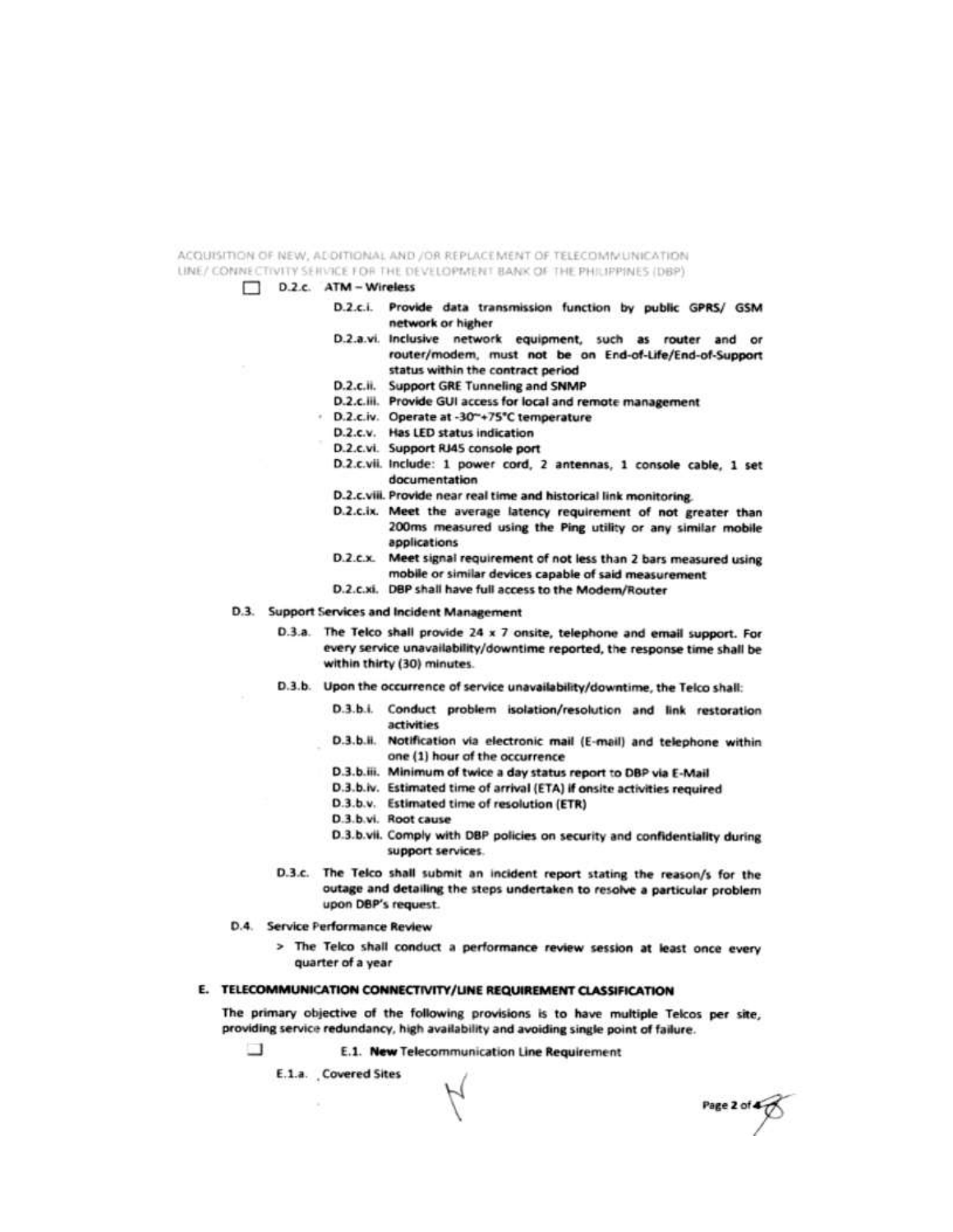- > New remotes sites
- E.1.b. Telco Selection Criteria
	- > Telecommunication Line for Branch Office
		- E.1.b.i Two (2) different Telcos (Telco A and Telco B) shall be selected
		- E.1.b.ii. Telco A is the lowest (winning) provider
		- E.1.b.iii. Telco B is the second lowest provider
	- > Telecommunication Line for Additional ATM Facility of a Branch Office
		- E.1.b.w. The Telco must be different from the one which has the majority or most of the telecommunication connectivity services provided for the ATM/s of that Branch Office
- E.2. Additional Telecommunication Line Requirement
	- E.2.a. Covered Sites
		- > For existing sites with existing telecommunication line/s
	- E.2.b. Telco Exception
		- > The Telco/s of the existing line/s servicing the site shall not be invited and will not be allowed to participate
- E.3. Replacement Telecommunication Line Requirement
	- E.3.a. Covered Sites
		- > For existing sites with existing telecommunication line/s
	- E.3.b. Telco Exception
		- E.3.b.i. For Telco Redundancy Replacement
			- > The Telco of the existing line/s servicing the site including the one to be replaced shall not be invited and will not be allowed to participate
		- E.3.b.ii. Replacement for the Purpose of Telecommunication Line Capacity (Bandwidth) Upgrade
			- > The Telco of the other existing line/s servicing the site (i.e., other than the one to be replaced) shall not be invited and will not be allowed to participate
		- E.3.b.iii. For Wireless to Wired Facility Replacement
			- > The Telco of the other existing line/s servicing the site (i.e., other than the one to be replaced) shall not be invited and will not be allowed to participate

# F. DISCONTINUANCE OF SERVICE

DBP can opt to discontinue the service within the contract period without pre-termination fee/s, if the Telco provider fails to meet the required minimum availability of service, specified in item D.1, for three (3) consecutive months (3-strike rule)

G. PAYMENT

The payment shall be in a monthly basis every after the service acceptance.

 $\bigvee$  Page 3 of 4